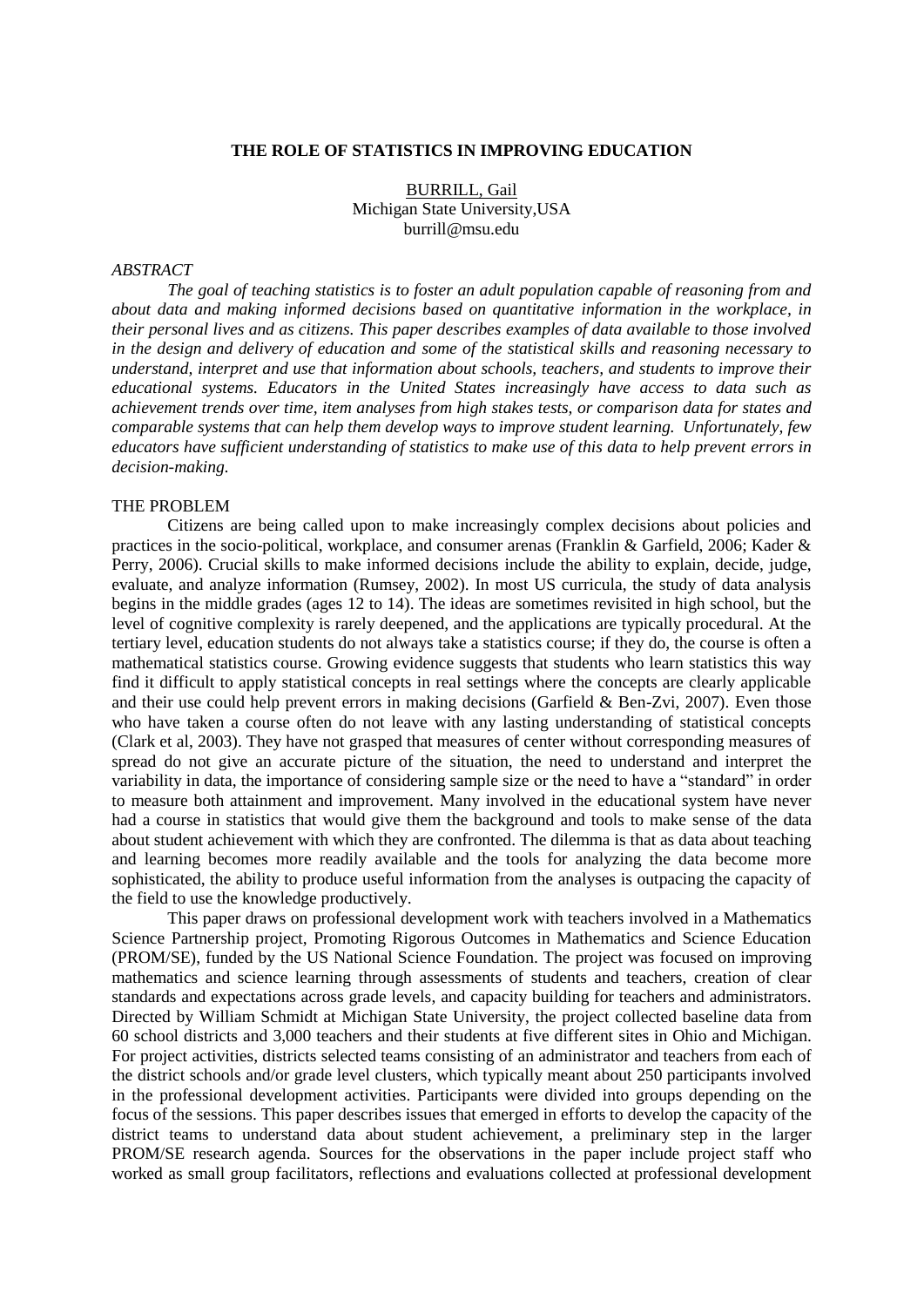sessions, and responses participants gave on worksheets designed to scaffold data interpretation. Given the diversity of schools and teachers in the study, it seems reasonable to infer the issues that emerged might be relevant in the larger educational community. The discussion includes suggestions for possible strategies to address the challenges in enabling educators to use statistics as an effective tool for guiding practice.

## *Center And Spread*

"The median income is \$79,000." "The car averages 36 miles per gallon." School curriculum, the media, and common usage all privilege the center of a distribution of data with little attention to how the data might vary around that center (Shaughnessy, 1997). The research suggests that, while students learn to compute measures of variability such as standard deviation or interquartile range, they often do not understand what those measures represent, either numerically or graphically, how such measures relate to other statistical concepts, nor why they are important (Bakker, Biehler & Konold, 2004; Garfield & Ben-Zvi, 2007; Hammerman & Rubin, 2004). The evidence suggests the system has not been able to equip those involved in education with the knowledge and skills they need to understand and make sense of how variability can help them understand data related to the work of educating students (Ben-Zvi & Garfield, 2004; delMas & Liu, 2005; Reading, 2004).

Boxplots are becoming common as a way to display and summarize educational data, but research has shown some of their features make them particularly difficult to interpret. This is true for educators who encounter many of the same difficulties students have in understanding how to read them: linking length of segments or boxes with frequency of data, misunderstanding the lack of relationship between plot area and frequency, unable to reason from general characteristics of a set of data, problems comparing across groups (Bakker et al, 2004; Makar & Confrey, 2005; Bakker & Gravemeijer, 2004). The next section describes the results of using boxplots to summarize student achievement data for school administrators and teachers.

#### ANALYZING STATE AND DISTRICT DATA

PROM/SE collected baseline information about student achievement for students in grades 3 to 12 in 60 districts from tests developed by the project. Because the focus of PROM/SE was on curricular coherence both within and across grade levels (responding to the charge that the mathematics curriculum in the United States is a "mile high/inch deep") three tests were administered, for students in grades 3-5, 6-8 and 9-12. Theoretically, this would allow districts to identify grades in which a particular content area seemed to be the focus and to trace progress over the three grades as well as consider student performance on concepts over all the grades. Boxplots (see figure 1 for an example) and other graphical representations were used to display summaries of achievement scores.



Display 13: Boxplots of Average Percent Correct on Select PROM/SE Elementary Mathematics Strands (Set 3) for All PROM/SE Districts at Each Grade

Figure 1: Student Achievement on Elementary Mathematics Strands for all PROM/SE Districts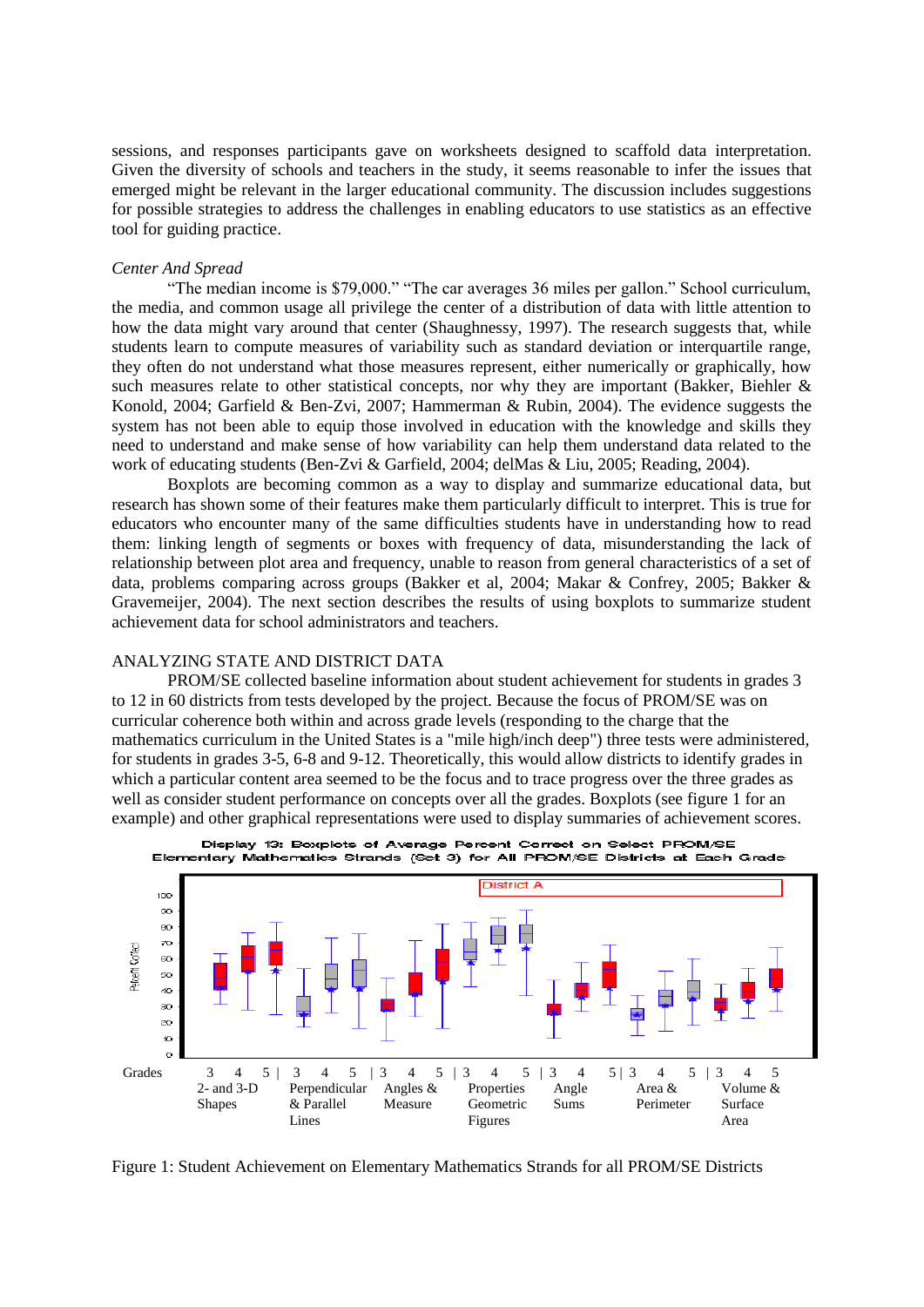Project staff designed activities to help educators interpret the different data presented. District teams then met with a project facilitator to work through district data in relation to the overall project data. The facilitators reported a large degree of confusion and recommended revisiting the task.

According to the facilitators' observations and participant responses to "Reading Your District Data" worksheets, teams did not notice in figure 1 for example, that students seemed to perform best on 2 and 3-dimensional shapes and properties of geometric figures, but in the first area by fifth grade, about one fourth of the districts still had average scores below 53%. They did not see that third grade students from three fourths of the districts were able to successfully answer less than about 30% of the problems related to angle measure or sums of angles, which would seem to indicate that these concepts were not yet part of the curriculum. They did not notice the variability by district – such as from 15% to 80% correct on angle measure – nor the apparent lack of progress from fourth to fifth grade for some topics, such as parallel and perpendicular lines. District teams had difficulty making sense of what the data might suggest about the mathematics program in their own districts.

To overcome these problems, the next professional development session focused on enabling participants to understand the difference between percent correct and percentile, read and interpret box plots, describe how different graphs convey different information about the data, and use plots to compare two or more sets of data. Participants considered bar graphs showing individual scores in a class, converted the data to a dotplot on the number line and then considered a boxplot compared to the dotplot (figures 2 and 3).





Figure 2: Bar Graphs of Student Scores Figure 3: Dot/Boxplot of Student Scores

Participants were asked to answer a series of questions about boxplots, discuss distributions of scores and compare groups (figures 4 and 5).





The post-session reflections indicated continued confusion. The next professional development session approached the problem from a different perspective, using data collected from the participants. The number of years of teaching experience was used to build understanding of mean and to illustrate the role variability plays in moving from a distribution of a population to a distribution of sample means. The mean years of experience for participants at different tables were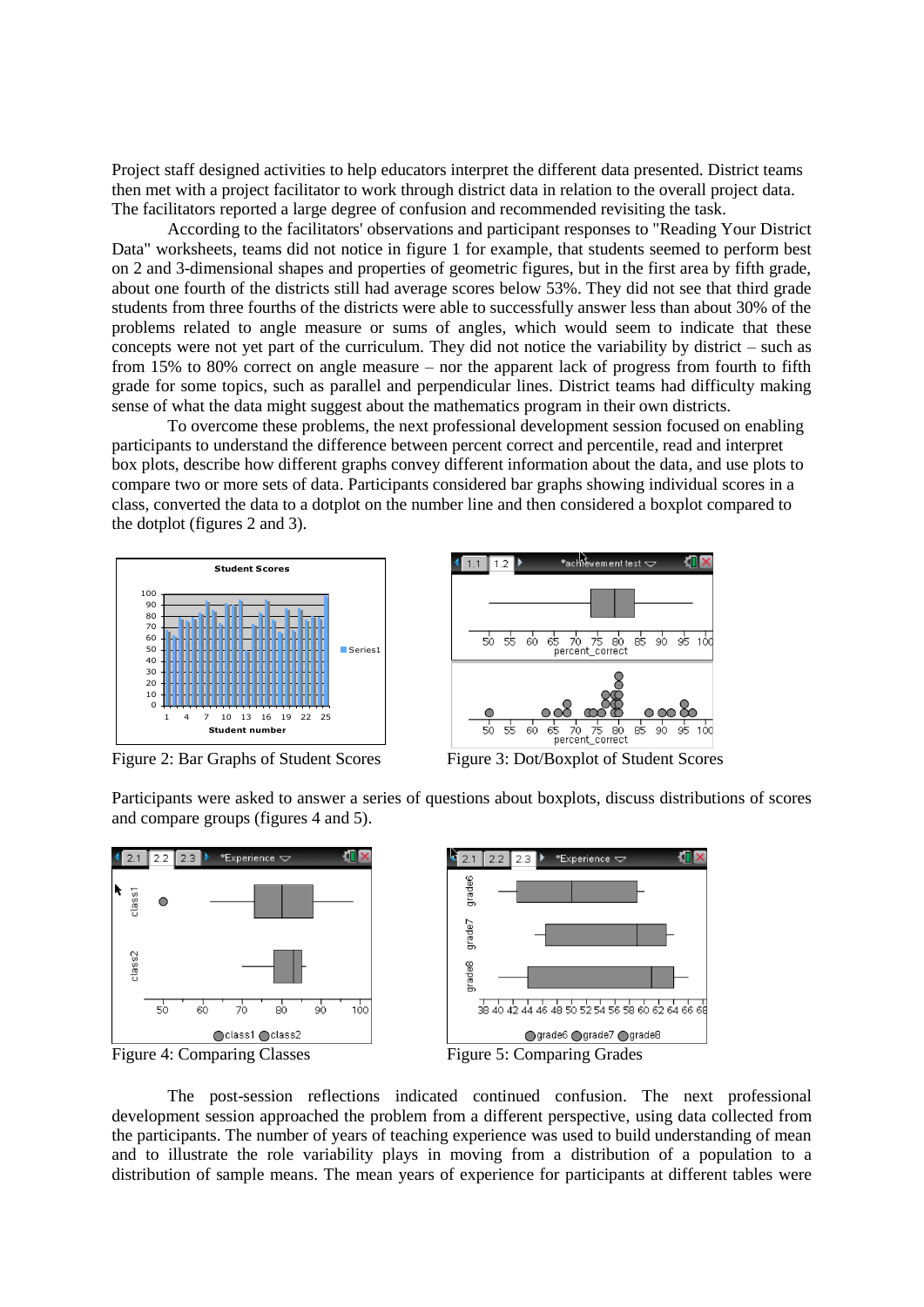collected and displayed in boxplots (figures 6 and 7). The discussion connected these ideas to data from participant schools and districts.





Figure 6 Years teaching experience by table Figure 7 Teaching experience



Although participants were engaged in these and other activities including district central office visits by project staff to explain the data, many were unable to come to grips with the variability, relate medians and quartiles from boxplots to mean scores, or adapt to shifts in distributions such as the scores of all students in a school, mean scores by grade across all districts or the mean scores by grade of all project schools. Teams found it difficult to examine how student performance in a grade varied over a set of content expectations and how the graphs displayed the progression of students in consecutive grades. One large group of districts eventually transformed the boxplots into bar graphs with the median as the height. The project staff ultimately decided to report the data using only a table of mean achievement scores. While the standard deviation was included in the table, very few participants could accurately interpret what this statistic indicated about the data.

The following section describes a second situation in which district teams were asked to think about their achievement data.

#### INTERPRETING NUMBERS

In another phase of the project, district teams were asked to analyze their scores on the high stakes achievement tests given to all grade 3 to 8 students in each state. Scores are usually reported to districts in a table with student, class and state scores and may include item analyses. While districts (and the media) were keenly interested in the final percentage of students deemed "proficient" by the state based on student test scores, most had not examined their data in relation to other district or state data nor had they done long-term analysis of the trends. When district teams were given the data in table 1, they suggested the three districts should be commended for improvement.

| $1000 + 10000$ |      |      |      |  |
|----------------|------|------|------|--|
| District/Year  | 2005 | 2006 | 2007 |  |
| <b>Brown</b>   | 32%  | 29%  | 48%  |  |
| Red            | 36%  | 28%  | 43%  |  |
| Green          | 41%  | 33%  | 51%  |  |

Table 1 Overall Percent Proficient Grades 3-8

No one questioned the drop in 2006 and large improvement in 2007 for all districts; such data should raise questions about the comparability of the tests from year to year or whether the level of proficiency was changed at the state level (as was the case).

In table 2, the large variation in scores for some of the districts between the two years raises the question of sample size. And indeed, the districts represented in the table were primarily small rural districts often with only one class at each grade level. The achievement for a small number of students each year will be greatly influenced by outliers, and the scores might not be indicative of a genuine change in performance. Yet Districts F and J were celebrating their improvement, and the superintendent in District N was accused of leading the district in the wrong direction.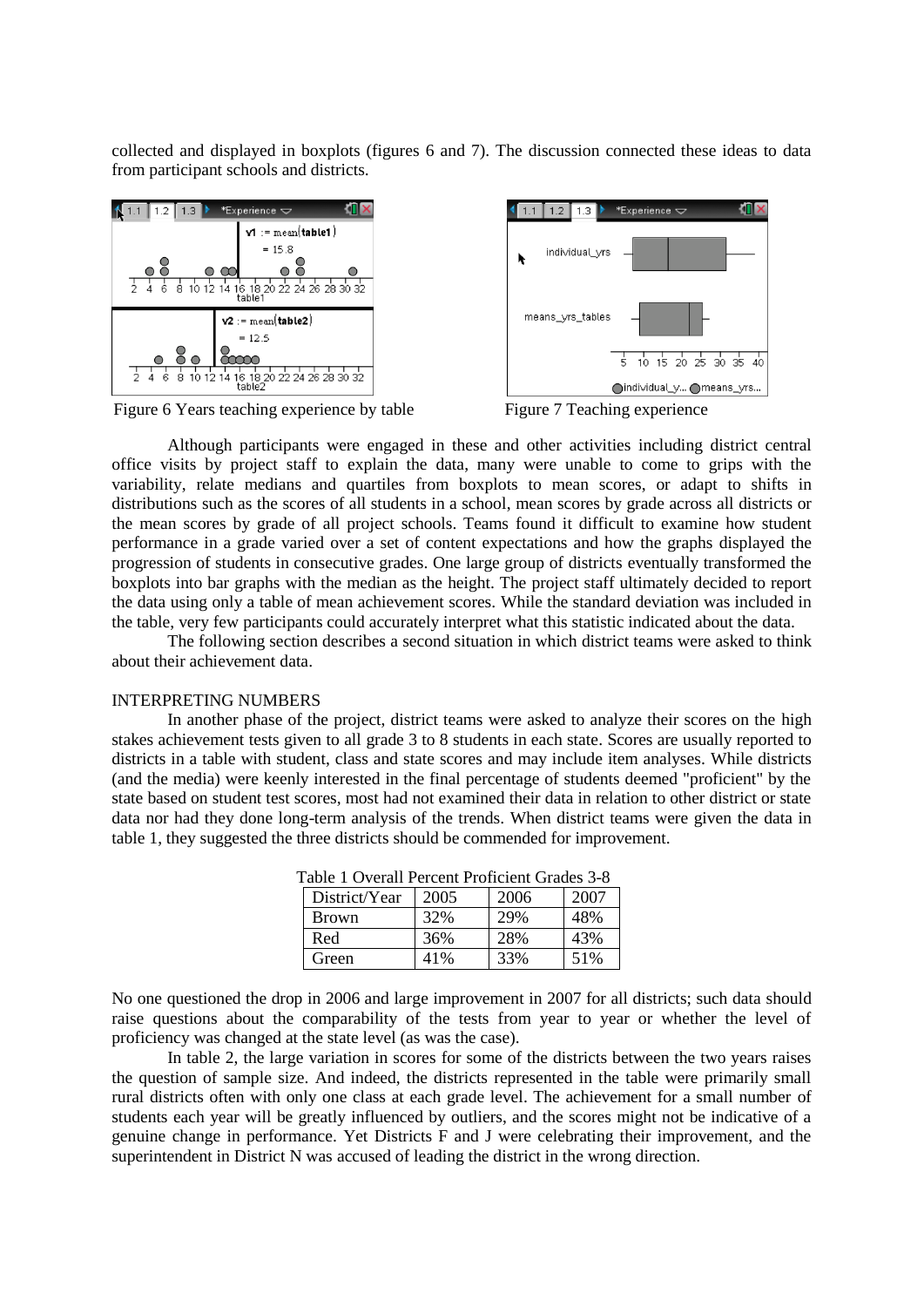| District <sub>2006</sub>                                                                        |    | 2007 | <b>Difference</b> |
|-------------------------------------------------------------------------------------------------|----|------|-------------------|
|                                                                                                 | 46 | 46   | $\overline{0}$    |
| $\frac{\mathbf{D}}{\mathbf{E}}\frac{\mathbf{F}}{\mathbf{F}}$ of $\frac{\mathbf{G}}{\mathbf{H}}$ | 38 | 41   | $+3$              |
|                                                                                                 | 27 |      | $+10$             |
|                                                                                                 | 48 | 39   | -9                |
|                                                                                                 | 53 | 53   | $\overline{0}$    |
| $\frac{\mathbf{I}}{\mathbf{J}}$                                                                 | 47 | 40   | $-7$              |
|                                                                                                 | 38 | 49   | $+11$             |
| $\overline{\mathbf{K}}$                                                                         | 47 | 42   | $-5$              |
| $\overline{\mathbf{L}}$                                                                         | 24 | 29   | $+5$              |
| $\overline{\mathbf{M}}$                                                                         | 56 | 62   | $+6$              |
| $\overline{\textbf{N}}$                                                                         | 61 | 49   | $-12$             |

Table 2 Percent Proficient in Grade 8

One district established a test preparation course for their high school mathematics students, and at the end of the year, the district recommended the continuation of the course because of its impact on student scores. The data (table 3), however, suggests other factors might be involved as the scores in all but social studies (which fell three percentage points) rose more than in mathematics, suggesting more evidence is needed before a long-term commitment to the program is made.

Table 3 District A Percent at or above proficient on high school state assessment

| Year | Science | Social         | Writing | English/Language | Reading | Math |
|------|---------|----------------|---------|------------------|---------|------|
|      |         | <b>Studies</b> |         | Arts             |         |      |
| 2008 | 64      | 78             | 42      | 50<br>ے ر        | 64      | 47   |
| 2007 | 50      | 81             | 28      | 43               | 54      | 40   |

Few districts organized their state achievement data to look at the results over time and cohorts of students. When prompted to do so, District B, a large district, noted for example that the scores in grades 3 and 4 were considerably lower in 2008 than in previous years with a relatively large drop for the same cohort of students as they moved from 3rd to  $4<sup>th</sup>$  (16.6%) and from  $4<sup>th</sup>$  to  $5<sup>th</sup>$  grade (17.8%). They had adopted a new textbook series for grades K-5. The data alerted them to the need to monitor scores over the next several years as teachers adjusted to the new series and to attend to the alignment of the content in the new series with the state assessment. (For example, teachers found one item with very low performance asked students to identify the multiplicative inverse of a number; their new text used only the term reciprocal). Overall grade 5 scores were much lower than those of other grades; this might have been due to a variety of factors but in fact turned out to be common across the state and did not seem to be a district problem. No textbook changes were made in middle school, yet the scores in grade 7 for 2008 dropped 12% for the same cohort of students; discussion revealed that one of the three teachers for that grade level was a long-term substitute with little background in mathematics.

Table 4 District B percent proficient over time

|      | Gr <sub>3</sub> | Gr <sub>4</sub> | Gr <sub>5</sub> | Gr 6                                      | Gr 7 | Gr <sub>8</sub>         | <b>Gr 10</b> |
|------|-----------------|-----------------|-----------------|-------------------------------------------|------|-------------------------|--------------|
| 2005 | 67.4% 62.5%     |                 |                 |                                           |      | 53.4% 38.9% 47.1% 76.8% |              |
| 2006 |                 |                 |                 | 72.4% 74.6% 52.9% 60.6% 55.6% 56.0% 74.5% |      |                         |              |
| 2007 |                 |                 |                 | 80.7% 76.0% 61.9% 65.0% 58.1% 62.7% 70.5% |      |                         |              |
| 2008 | 69.0%           |                 |                 | 64.1% 58.2% 61.4% 53.0% 64.1% 67.8%       |      |                         |              |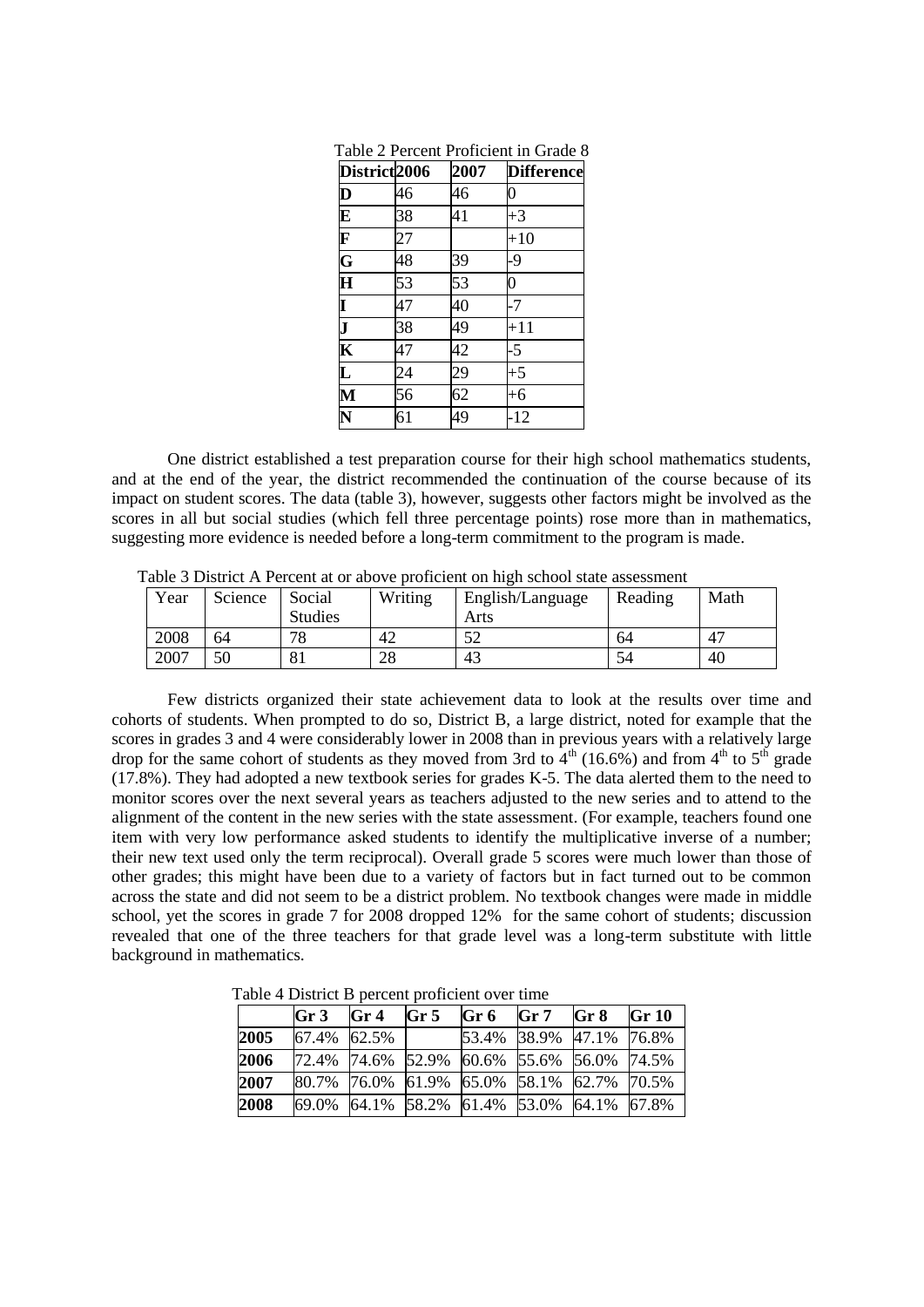## **CONCLUSION**

The teachers and administrators involved in PROM/SE were typical, with varying degrees of preparation to teach mathematics and a desire to do the best for their students. Yet their training had not prepared them to use tools that would enable them to look systematically at what data could reveal about their focus in classrooms and the achievement of their students. The dilemma is that as data about teaching and learning becomes more readily available, the ability to produce useful information from analyzing the data is outpacing the capacity of the field to use the knowledge productively. This poses serious questions: what degree of statistical literacy should we expect for every one? How can we structure opportunities to enable those in our educational systems to reach this level and to ensure that a significant cadre in a school system is able to use statistics to improve their system?

One suggestion is to engage students in relevant data analysis activities focused on questions where answers could matter. Students may find analyzing student achievement for their school, comparing achievement across states or investigating the typical amount spent on education interesting and perhaps more productive than analyzing hand spans or estimates of a doorknob's height. Exploring activities leading to figures 8 and 9 might help students recognize class averages can have a large variation from year to year for the same teachers.





Figure 9 Student scores by teacher 2008

Another suggestion is to consider the use of interactive dynamic software focused on core statistical concepts. For example, figures 10 and 11 illustrate an interactive file for either computers or handheld devices addressing the issue of density vs. length of interval in a boxplot. Figures 12 and 13 illustrate the limitations in drawing conclusions about the shape of a distribution from a boxplot.





Figure 10 Lower fourth of the data Figure 11 Upper fourth of the data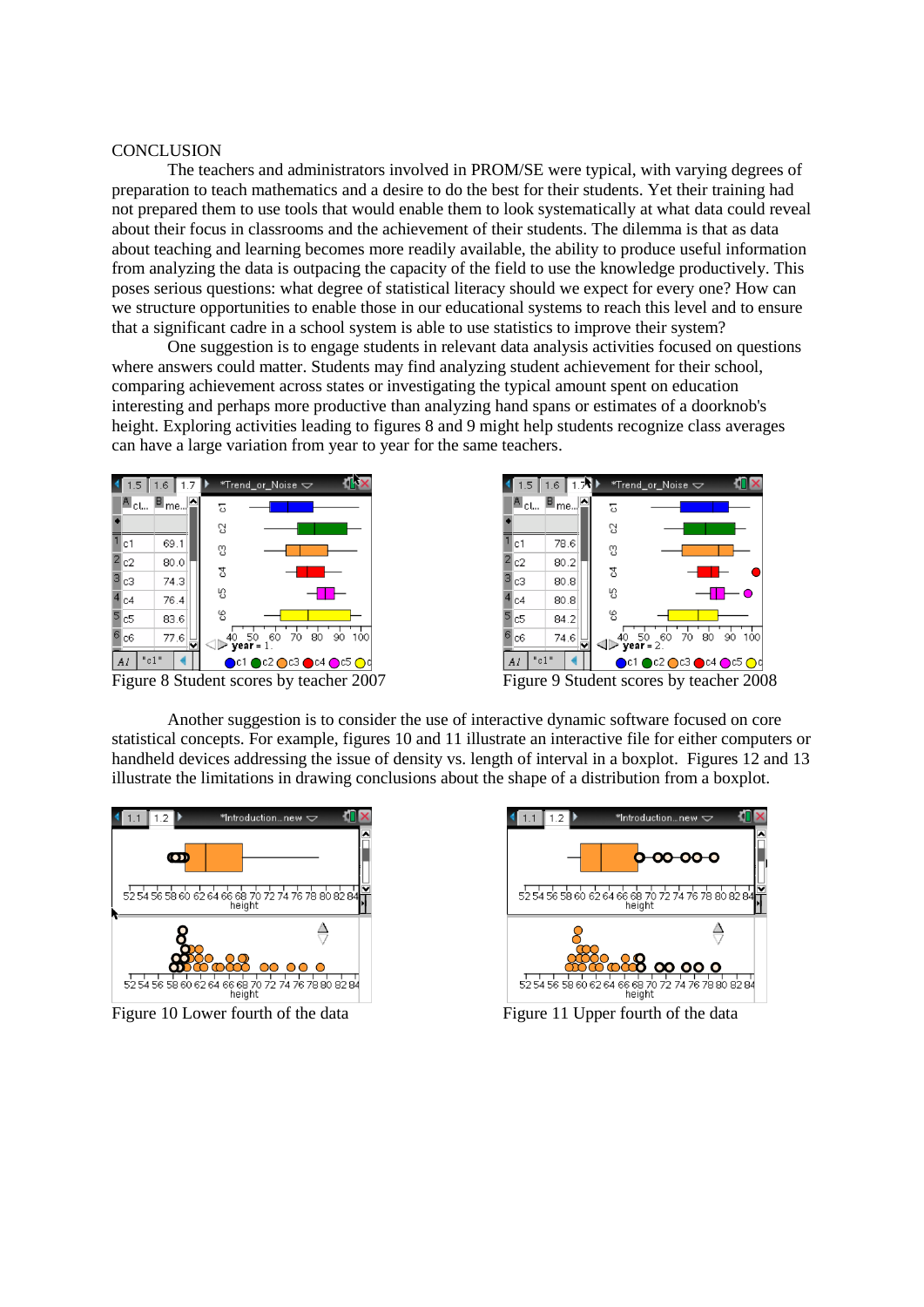



Figure 12 Symmetric distribution A Figure 13 Symmetric distribution B

When such activities are used in combination with questions that engage students in thinking and reasoning about statistical concepts, some evidence is emerging that students gain a better understanding of the concepts (Chance & Rossman, 2006; Garfield & Ben-Zvi, 2008; Pape et al, 2010).

The challenge that faces the statistical education community is how to take advantage of this research and find ways to apply it that will increase the capacity of the field to improve educational practices by reasoning and thinking with data.

# **REFERENCES**

- Bakker, A., Biehler, R., & Konald, C. (2004). Should young students learn about boxplots? In G. Burrill and M. Camden (Eds.) *Curricular development in statistics education: IASE 2004 Roundtable on Curricular Issues in Statistics Education.* Voorburg, the Netherlands: International Statistics Institute. [www.stat.auckland.ac.nz/~iase/index.php](http://www.stat.auckland.ac.nz/~iase/index.php)
- Bakker, A., & Gravemeijer, K. (2004). Learning to reason about distribution. In D. Ben-Zvi & J. Garfield (Eds.) *The challenge of developing statistical literacy, reasoning, and thinking.* (pp. 147- 167). Dordrecht, the Netherlands: Kluwer Academic Publishers.
- Ben-Zvi, D., & Garfield, J. (2004). Statistical literacy, reasoning, and thinking: Goals, definitions, and challenges. In D. Ben-Zvi & J. Garfield (Eds.), *The challenge of developing statistical literacy, reasoning, and thinking* (pp. 3-15). Dordrecht, The Netherlands: Kluwer Academic Publishers (Springer).
- Chance, B., & Rossman, A. (2006). Using simulation to teach and learn statistics. In A. Rossman & B. Chance (Eds.), *Proceedings of the Seventh International Conference on Teaching Statistics*. [CD-ROM]. Voorburg, The Netherlands: International Statistical Institute.
- Clark, J., Karuat, G., Mathews, D., & Wimbish, J. (2003). The fundamental theorem of statistics: Classifying student understanding of basic statistical concepts. Unpublished paper.
- delMas, R., & Liu, Y. (2005). Exploring students' conceptions of the standard deviation. *Statistics Education Research Journal*, *4*(1), 55–82.

```
www.stat.auckland.ac.nz/~iase/publications.php?show=serj
```
- Franklin, C. & Garfield, J. (2006). The GAISE project: Developing guidelines for K-12 and college courses. In G. Burrill (Ed.). *Thinking and reasoning with data and chance*: National Council of Teachers of Mathematics 2006 Yearbook. Reston VA: National Council of Teachers of Mathematics
- Garfield, J. & Ben-Zvi, D. (2008). *Developing Students' Statistical Reasoning: Connecting Research and Teaching Practice*. Springer
- Garfield, J. & Ben-Zvi, D. (2007). How students learn statistics revisited: A current review of research on teaching and learning statistics. *International Statistical Review*, 75(3), 372-396.
- Hammerman, J.K., & Rubin, A. (2004). Strategies for managing statistical complexity with new software tools. *Statistics Education Research Journal, 3*(2), 17-41. www.stat.auckland.ac.nz/~iase/serj/SERJ3(2)\_Hammerman\_Rubin.pdf
- Kader, G. & Perry, M. (2006). A framework for teaching statistics within the K-12 curriculum. In A. Rossman & B. Chance (Eds.). Proceedings of ICOTS 7. Voorborg, The Netherlands: International